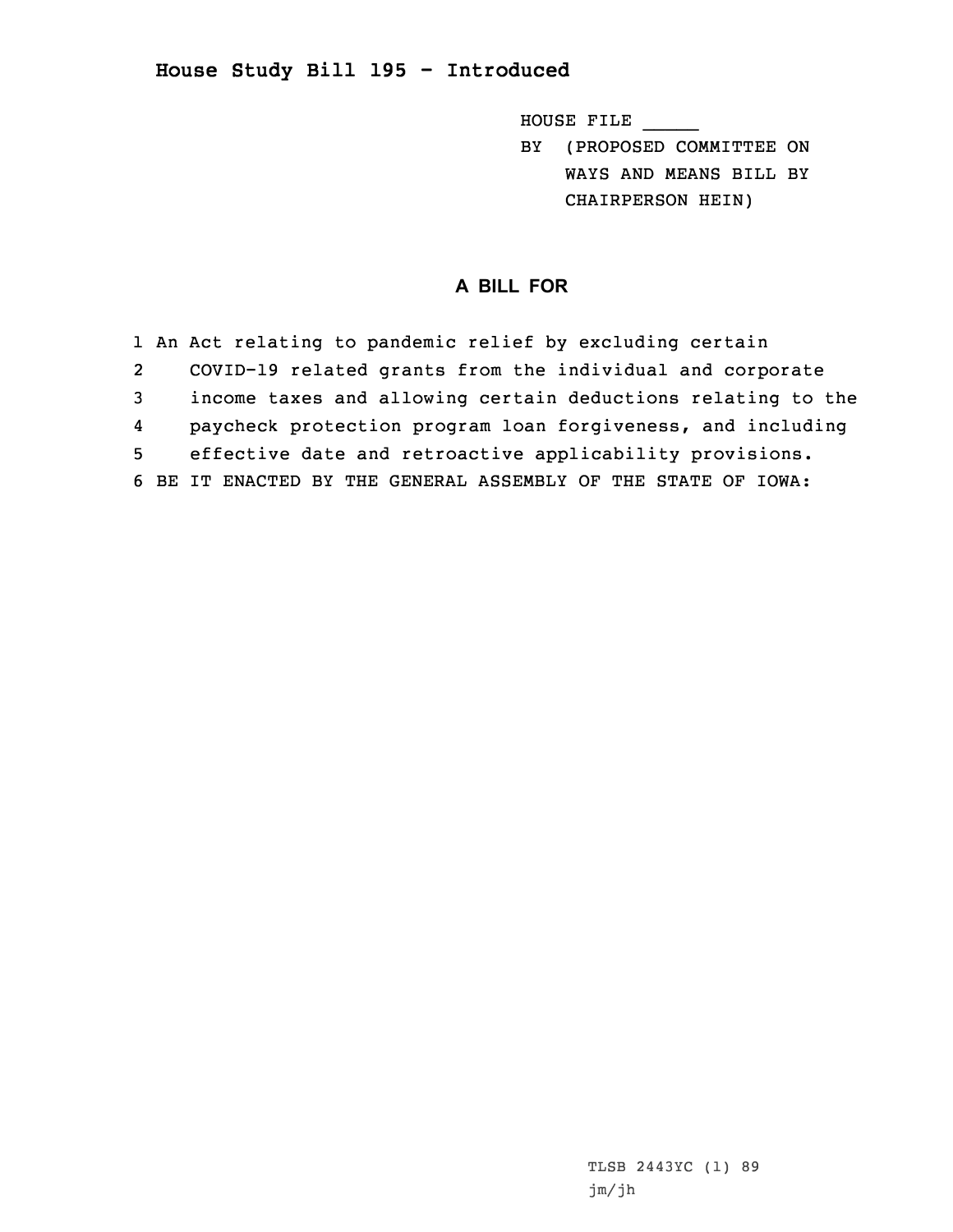H.F. \_\_\_\_\_

1 DIVISION I 2 COVID-19 RELATED GRANTS —— TAXATION Section 1. Section 422.7, subsection 62, Code 2021, is amended to read as follows: 62. *a.* Subtract, to the extent included, the amount of any financial assistance qualifying COVID-19 grant provided to 7 an eligible small issued to an individual or business by the 8 economic development authority under the Iowa small business relief grant program created during calendar year 2020 to provide financial assistance to eligible small businesses ll <del>economically impacted by the COVID-19 pandemic</del>, the Iowa finance authority, or the department of agriculture and land stewardship. 14 *b.* For purposes of this subsection, *"qualifying COVID-19 grant"* includes any grant identified by the department by rule that was issued under <sup>a</sup> grant program administered by the economic development authority, Iowa finance authority, or the department of agriculture and land stewardship to provide financial assistance to individuals and businesses economically impacted by the COVID-19 pandemic. 21 *c.* The economic development authority, Iowa finance authority, or the department of agriculture and land stewardship shall notify the department of any COVID-19 grant program that may qualify under this subsection in the manner and form prescribed by the department. *d.* This subsection is repealed January 1, 2024, and does not apply to tax years beginning on or after that date. Sec. 2. Section 422.35, subsection 30, Code 2021, is amended to read as follows: 30. *a.* Subtract, to the extent included, the amount of 31 any financial assistance qualifying COVID-19 grant provided 32 to an eligible small issued to a business by the economic 33 development authority under the Iowa small business relief grant program created during calendar year 2020 to provide financial assistance to eligible small businesses economically

LSB 2443YC (1) 89

jm/jh 1/4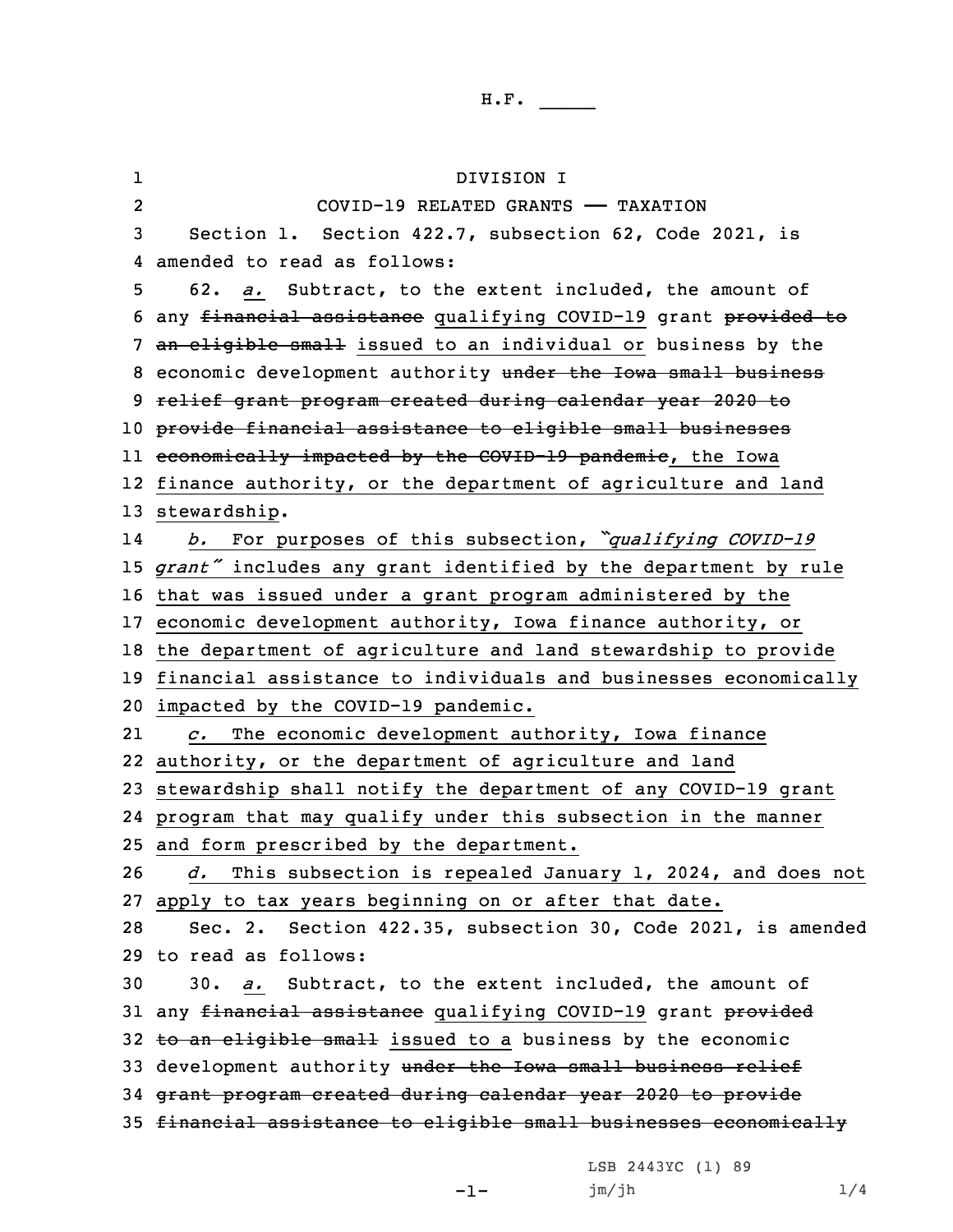1 <del>impacted by the COVID-19 pandemic</del>, the Iowa finance authority, or the department of agriculture and land stewardship. *b.* For purposes of this subsection, *"qualifying COVID-19 grant"* includes any grant identified by the department by rule that was issued under <sup>a</sup> grant program administered by the economic development authority, Iowa finance authority, or the department of agriculture and land stewardship to provide financial assistance to businesses economically impacted by the COVID-19 pandemic. *c.* The economic development authority, Iowa finance authority, or the department of agriculture and land stewardship shall notify the department of any COVID-19 grant program that may qualify under this subsection in the manner and form prescribed by the department. *d.* This subsection is repealed January 1, 2024, and does not apply to tax years beginning on or after that date. Sec. 3. EFFECTIVE DATE. This division of this Act, being deemed of immediate importance, takes effect upon enactment. Sec. 4. RETROACTIVE APPLICABILITY. This division of this Act applies retroactively to March 23, 2020, for tax years ending on or after that date. 22 DIVISION II FEDERAL PAYCHECK PROTECTION PROGRAM 24 Sec. 5. FEDERAL PAYCHECK PROTECTION PROGRAM. Notwithstanding any other provision of the law to the contrary, for any tax year ending after March 27, 2020, Division N, Tit. II, subtit. B, §276 and §278(a), of the federal Consolidated Appropriations Act, 2021, Pub. L. No. 116-260, applies in computing net income for state tax purposes under section 422.7 or 422.35. EXPLANATION **The inclusion of this explanation does not constitute agreement with the explanation's substance by the members of the general assembly.** This bill relates to pandemic relief by excluding certain COVID-19 related grants from the individual and corporate LSB 2443YC (1) 89

```
-2-
```
jm/jh 2/4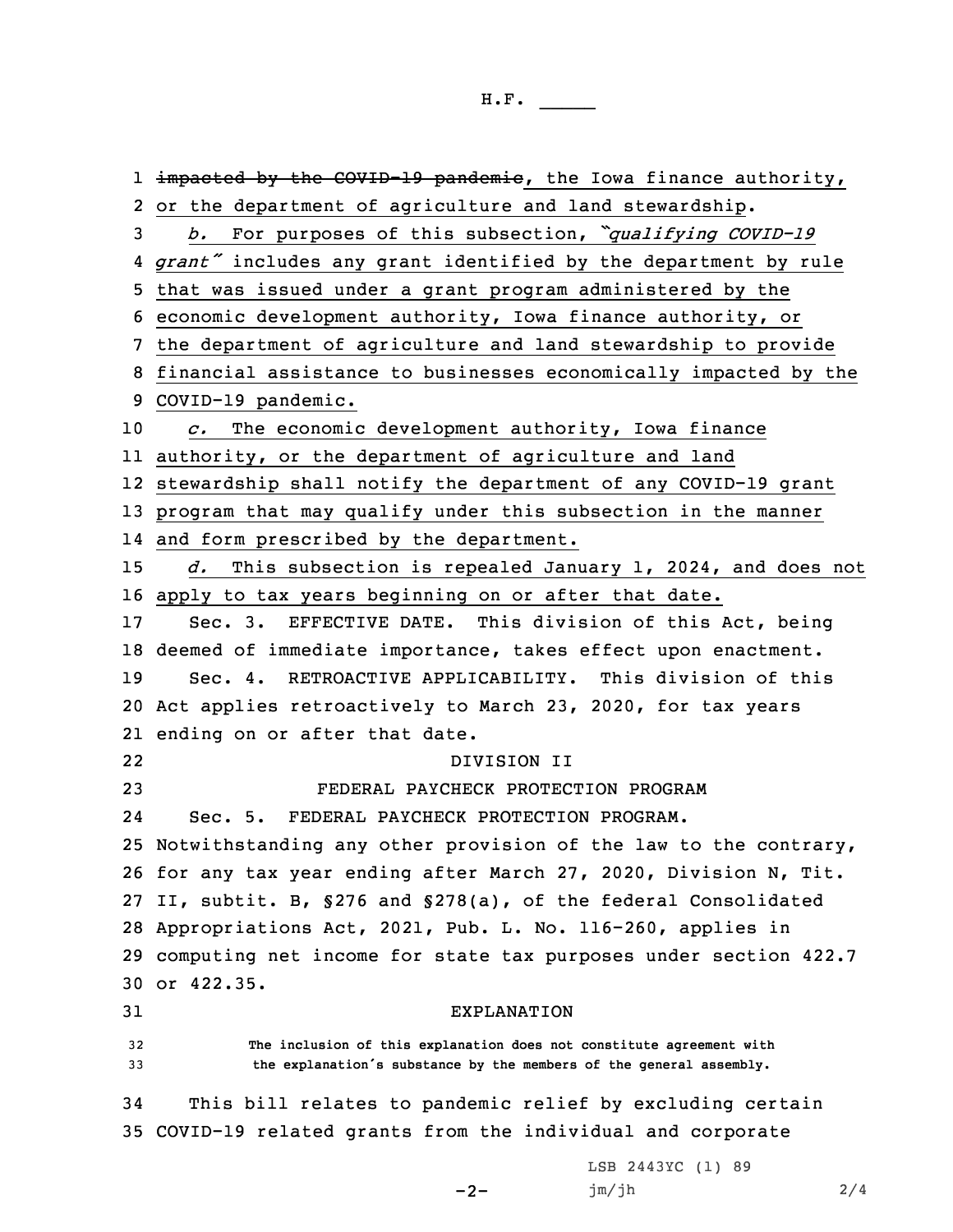1 income taxes and allowing certain deductions relating to the 2 paycheck protection program loan forgiveness.

 DIVISION I —— COVID-19 RELATED GRANTS —— TAXATION. The bill excludes from the calculation of Iowa individual and corporate income tax any qualifying COVID-19 grant issued to an individual or business by the economic development authority, the Iowa finance authority, or the department of agriculture and land stewardship.

9 Under the bill, a "qualifying COVID-19 grant" includes any grant identified by the department of revenue by rule that was issued under <sup>a</sup> grant program administered by the economic development authority, Iowa finance authority, or the department of agriculture and land stewardship to provide financial assistance to individuals and businesses economically impacted by the COVID-19 pandemic.

 Under current law, financial assistance grants provided to small businesses by the economic development authority under the Iowa small business COVID-19 relief grant program are excluded from the calculation of Iowa individual and corporate income tax.

21 The COVID-19 grant income tax exclusion provided in the bill 22 is repealed on January 1, 2024, and does not apply to tax years 23 beginning on or after that date.

24 The division takes effect upon enactment and applies 25 retroactively to March 23, 2020, for tax years ending on or 26 after that date.

 DIVISION II —— FEDERAL PAYCHECK PROTECTION PROGRAM. Under current law, for the tax year 2020 and later, Iowa law fully conforms with the federal treatment of forgiven paycheck protection program loans and excludes such amounts from net income and allows certain deductions for business expenses paid using those loans. For fiscal-year filers who received paycheck protection program loans during the 2019 tax year, current law excludes such amounts from net income, but does not allow certain deductions for business expenses paid using

 $-3-$ 

LSB 2443YC (1) 89 jm/jh 3/4